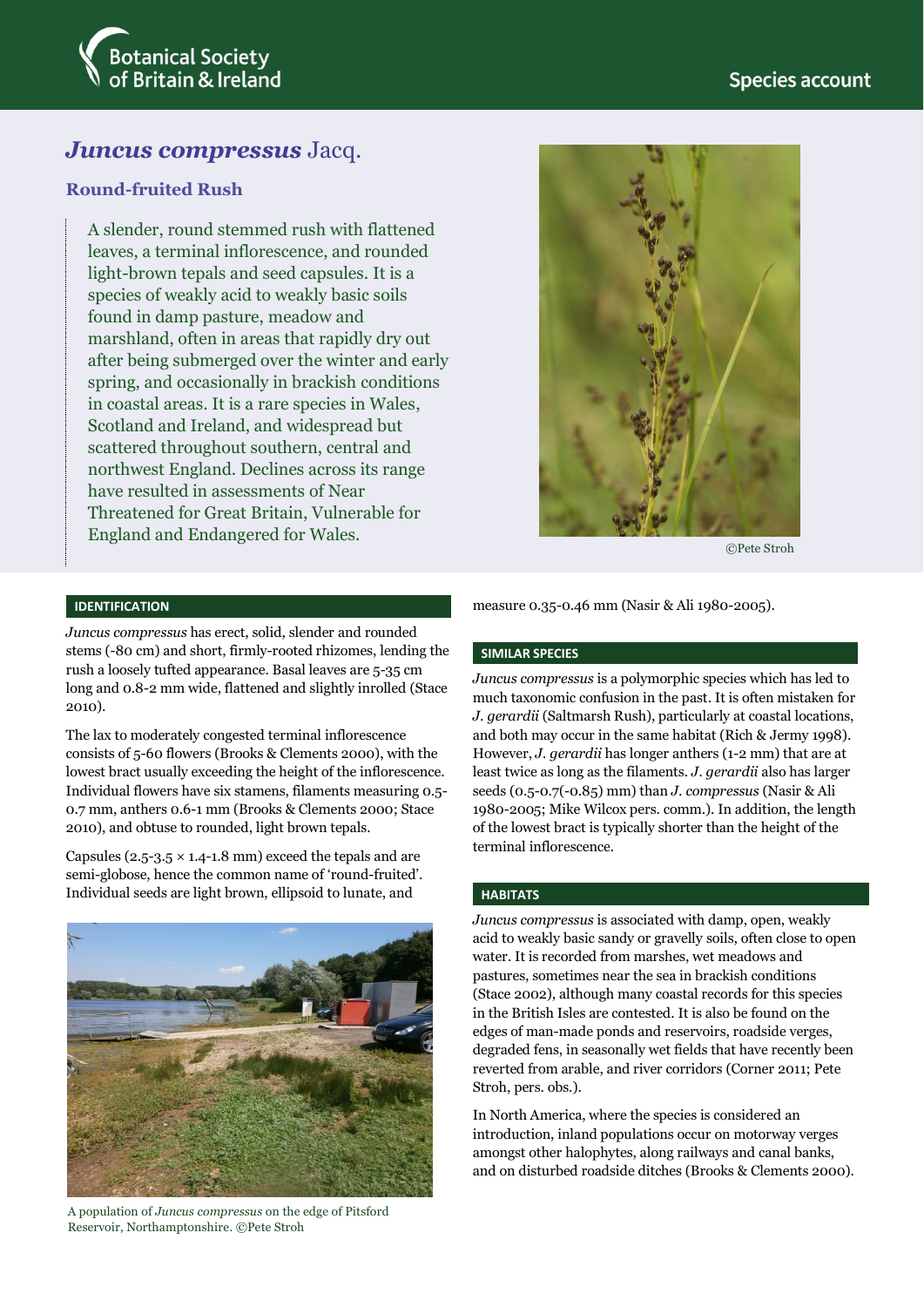# *Juncus compressus* (Jacq.)

#### **BIOGEOGRAPHY**

*Juncus compressus* has a Eurosiberian Temperate element (Stace 2002) and is native and widely distributed across Europe and extra-tropical Asia. It is also widely naturalised outside its native range (e.g. North America). Populations in Norway represent the northern limit for this species, with the southern and eastern limits found in Jammu and Kashmir states on the border of Pakistan and India.

*J. compressus* is widespread but localised across much of southern, eastern, central and northwest England. It was once regarded as common across Devon, Cornwall and southeast England but has experienced substantial declines in these areas. In Wales, *J. compressus* may be present in as few as four locations (Dines 2008), and it is also a rare species in Scotland, with recent records from Dumfriesshires, Roxburghshire and South Ebudes. In Ireland, where its status is uncertain (see Wyse Jackson et al., 2016), it is now only present at Galey and Portrunny Bays in Roscommon.

Its British altitudinal range is from sea-level to 390 m (above Dent Station, North-west Yorkshire). It is regarded as a lowland species here, although it may be found at up to 2100 m in North America (Brooks & Clements 2000).

#### **ECOLOGY**

*Juncus compressus* is a perennial, non-bulbous geophyte, with a cespitose appearance in the field. Flowering takes place from May to July, with the peak period for seed release occurring in early autumn (Skoglund 1989).



Distribution of *Juncus compressus* in Great Britain and Ireland.

It has the potential to generate a long-lived seed bank (Thompson et al. 1997) due to the huge number of small, viable seeds produced by each parent plant on each fruiting occasion.

Seed dispersal is presumably by water (hydrochory), with secondary modes including attachment to mud on the feet and plumage of birds (Burkart 2001). Propagules may become attached to livestock grazing near to the margins of water bodies, and can be dispersed endozoochorously (internally) following accidental consumption (Stroh et al. 2012).

Conditions for germination require localised disturbance leading to the exposure of buried seeds, and the creation of bare, moist ground with access to partial or full sun and warm temperatures (Grime et al. 2007).

#### **THREATS**

Declines have been attributed to a loss of permanent pasture and the efficient drainage of suitable habitat for arable farming and other purposes. However, *J. compressus* appears to be able to quite quickly disperse and establish in new sites near to extant populations if suitable conditions are provided (e.g. the Wicken Fen Vision, Cambridgeshire).

## **MANAGEMENT**

The creation of ephemeral drawdown zones near to extant sites is likely to provide suitable conditions in most years for the recruitment of *J. compressus* if viable seeds are either present in the soil or are able to immigrate and establish from an *ex situ* source. Livestock grazing, particularly by cattle, will create patches of bare ground, reduce competition by competing rushes and other vegetation on the edges of drawdown zones, and also provides a means of propagule dispersal.

The timing of a cutting regime on roadside locations or for areas that have no grazing management should ensure that a proportion of plants have the opportunity to flower and set seed. The creation of shallow 'micro-scrapes' using mowing equipment may also be beneficial, particularly if the population persists within a tightly structured sward

#### **REFERENCES**

- Brooks, R.E. and S.E. Clements. 2000. Juncaceae In: *Flora of North America, Volume 22*. Flora of North America Editorial Committee, Oxford University Press, New York.
- Burkart, M. 2001. River corridor plants (Stromtalpflanzen) in Central European Lowland: a review of poorly understood plant distribution patterns. *Global Ecology & Biogeography* 10: 449-468.
- Grime, J.P., Hodgson, J.G. & Hunt, R. 2007. *Comparative Plant Ecology: A comparative approach to common British Species*. Castlepoint Press, Kirkcudbrightshire.